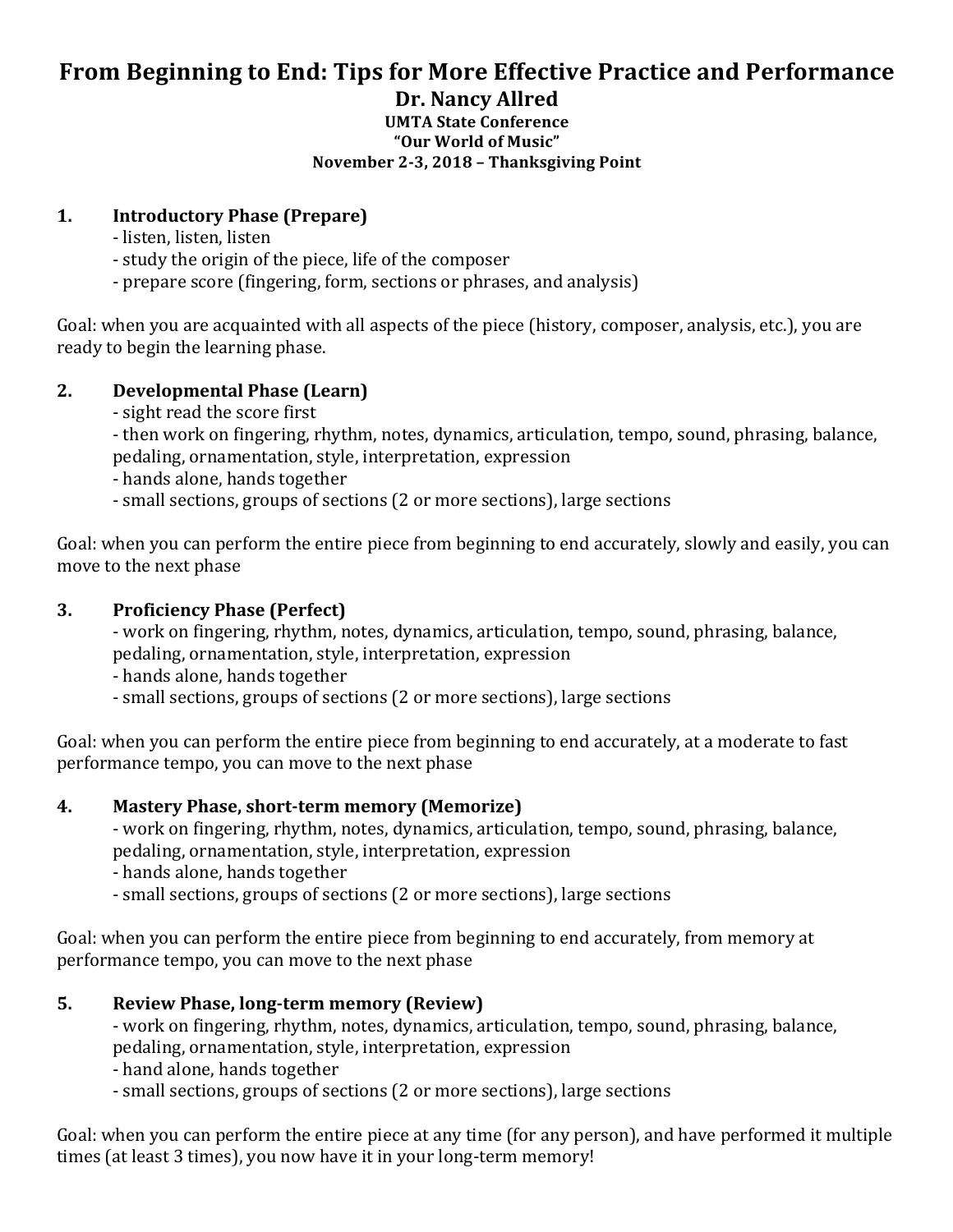# **Practice Tips and Variety in Practice**

Dr. Nancy Allred

- 1. Tempos slow, medium, fast
- 2. Staccato and legato
- 3. Loud and soft
- 4. Rhythmic variety

http://jeffreychappell.com/pianist/articles/methods-for-practicing/

- 5. Backward practice
- 6. Hands alone and hands together
- 7. Sections small, medium, large
- 8. Tunnel A or Tunnel B (from Lezlee Bishop) identical passages with slight differences
- 9. Different sections on different days, and different pieces on different days.
- 10. Practice Plan
- 11. Touch and Play
- 12. Slow down the tempo to achieve complete accuracy! Then increase the tempo!

## **Practice Plan**

- 1. Perform
- 2. Practice spots
- 3. Sections (small, medium, large)
- 4. Perform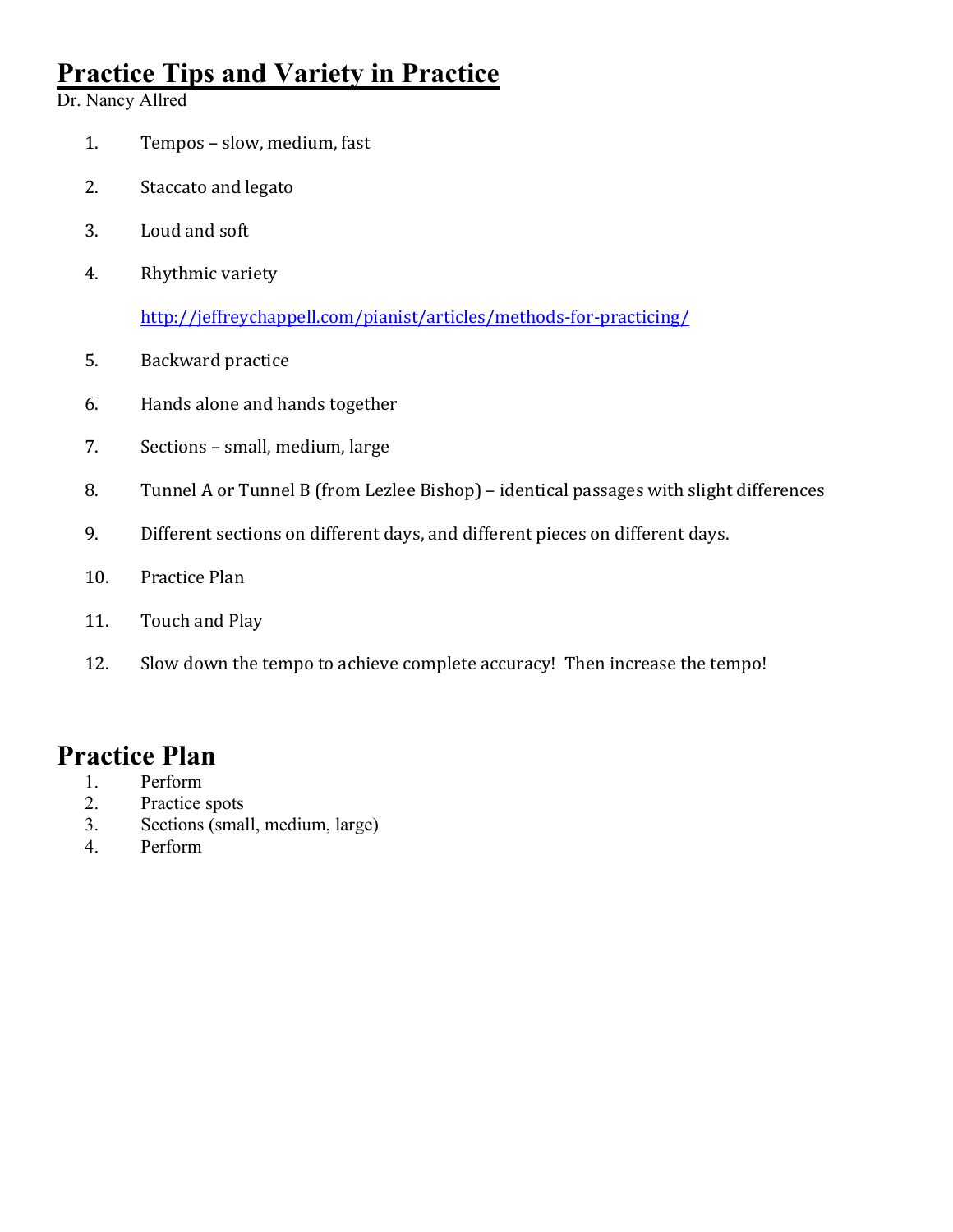# **Favorite Quotes about Practicing – compiled by Dr. Nancy Allred**

## *"One must practice slowly, then more slowly, and finally slowly!" – Camille Saint-Saens*

"Slow practice is the key to rapid technical progress. The cerebellum is a non-judgement part of the brain it assumes that any repetitive activity ... is being repeated because the conscious mind is trying to make it automatic. The cerebellum will be just as efficient an automatizer of incorrect sequences of timing as of those that are correct. When practicing takes place at a pace too fast for accurate playing there is very little chance for the material to be mastered and reliable confident performance simply will not occur. On the other hand, it is probably true that practice for speed is seldom necessary. The cerebellum can supply all the speed wanted if patterning is correct during practice." – by Frank R. Wilson, M.D.

#### *"If you practice it fast, and you miss a few notes, you are only practicing your mistakes."*

"The single most important method for the quickest advancement is practicing slowly." – Bonnie Romkey

#### *"Practice does not make perfect. Only perfect practice makes perfect." – Vince Lombardi*

"Practice makes permanent."

#### *"When you first learn a piece, be meticulous not to make any mistakes either in notes or rhythm. Then you will not have to go back and fix your mistakes." – Nancy Allred*

"A martial arts teacher once told me that it took 100 correct repetitions to embed a new movement…but well over 700 repetitions to undo and re-learn the same movement if learned incorrectly the first time. This is why you see martial arts students performing their practice routines with such slow, careful precision. It is the same with violin." - Bonnie Romkey

**"A very fast technical passage should be worked out slowly, with ever increasing speed. I find a metronome very valuable for this. The metronome is set at a speed slow enough to enable the player to negotiate the passage easily. Set it slow that everything – dynamics, articulations, intonation and rhythm – can all be observed and played, leaving only the correct tempo to be achieved. The speed is then advanced one notch each time the passage is played successfully, until the speed is more than the proper tempo." – Philip Farkas,** *The Art of Brass Playing*

"You cannot achieve speed by speedy practice. The only way to get fast is to be deep, wide awake, and slow. When you habitually zip through your music, your ears are crystallizing sloppiness. Pray for the patience of a stonecutter. Pray to understand that speed is one of those things you have to give up – like love – before it comes flying to you through the back window." – W.A. Mathieu, *The Listening Book*

#### *"It is important to practice at the speed of no mistakes." — Lucinda Mackworth-Young*

"Repetition was never designed to fix problems – it takes what you are doing – good or bad and locks it in." — Philip Johnston

*"The most efficient way to memorize a piece is to use the one which proceeds in an error free manner." — Sergei Rachmaninoff*